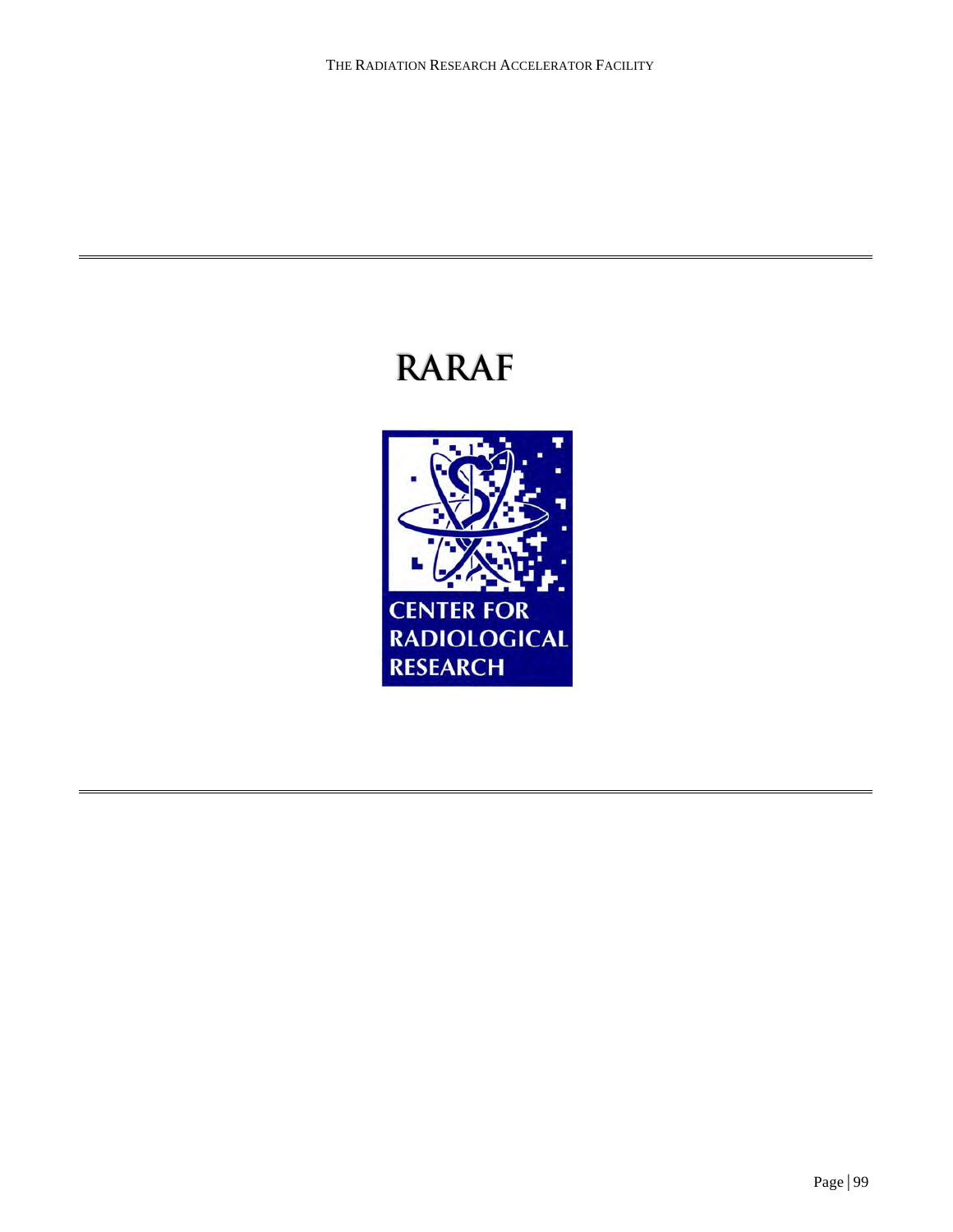# **THE RADIOLOGICAL RESEARCH ACCELERATOR FACILITY**

**An NIH-Supported Resource Center**

# **WWW.RARAF.ORG**

*Director: David J. Brenner, Ph.D., D.Sc. Associate Directors: Gerhard Randers-Pehrson, Ph.D. and Guy Garty, Ph.D*

#### **Research Using RARAF**

Both the Microbeam and the Track Segment Facilities continue to be utilized in various investigations of the response to radiation exposure. This year the number of biological experiments has declined somewhat, with newer technological developments on the Super Microbeam displacing machine availability for users. The track segment facility and our neutron capabilities remain in operation providing users averaged particle irradiation for population studies. We also have the new development of a "FLASH" irradiation system delivering high doses in fractions of a second.

#### **Experiments**

Listed in Table I are the experiments performed using the RARAF Singletron between January 1 and December 31, 2017 and the number of shifts each was run during this period. Half shifts are assigned when experimental

*Table I. Experiments Run at RARAF January 1 - December 31, 2017*

time is shared among several users (e.g., track segment experiments) or when experiments run for significantly more or less than an 8-hour shift. Use of the accelerator for experiments was 47% of the regularly scheduled time (40 hours per week). Nine different user experiments were run during this period. Three experiments were undertaken by members of the CRR, supported by grants from the National Institutes of Health (NIH), specifically the National Cancer Institute (NCI), the National Institute of Allergies and Infectious Diseases (NIAID) and the National Institute of Biomedical Imaging and Bioengineering (NIBIB). Six experiments were performed by external users, supported by grants and awards from the Department of Energy (DoE), the Department of Defense (DoD), the NIH, the National Aeronautics and Space Administration (NASA), the National Science Foundation (NSF), the National Cancer Institute (NCI), and internal funding from Cornell

| <b>Exp</b><br>No. | <b>Experimenter</b>                           | <b>Institution</b>                            | Exp.<br><b>Type</b> | <b>Title of Experiment</b>                                                                                                                                      | <b>Shifts</b><br>Run |
|-------------------|-----------------------------------------------|-----------------------------------------------|---------------------|-----------------------------------------------------------------------------------------------------------------------------------------------------------------|----------------------|
| 113               | Alexandra Miller                              | <b>AFRRI</b>                                  | Biol.               | Role of alpha particle radiation in depleted<br>uranium-induced cellular effects                                                                                | 3.5                  |
| 162               | Lubomir Smilenov                              | <b>CRR</b>                                    | Biol.               | Mouse irradiation using IND spectrum neutrons                                                                                                                   | 4                    |
| 165               | Helen Turner                                  | <b>CRR</b>                                    | Biol.               | Mouse/blood irradiation using IND spectrum<br>neutrons                                                                                                          | $\overline{2}$       |
| 172               | <b>Susan Bailey</b>                           | Colorado State<br>University                  | Biol.               | Targeted telomeric damage and the persistent DNA<br>damage response                                                                                             | 0.5                  |
| 173               | Ekaterina<br>Dadachova                        | <b>Albert Einstein</b><br>College of Medicine | Biol.               | Comparison of fungal cell susceptibility to external<br>alpha particle beam radiation versus alpha particles<br>delivered by <sup>213</sup> Bi-labeled antibody | $\overline{4}$       |
| 174               | Gordana Vunjak-<br>Novakovic                  | Columbia<br>University                        | Biol.               | Micro proton induced x-ray emission of<br>bone/cartilege grown on artificial scaffolds                                                                          | 0.5                  |
| 175               | Constantinos<br>Broustas/<br>Sanjay Mukherjee | <b>CRR</b>                                    | Biol.               | Mouse/blood irradiation using IND spectrum<br>neutrons                                                                                                          | $\overline{2}$       |
| 178               | Alejandro Carabe-<br>Fernandez                | University of<br>Pennsylvania                 | Phys.               | Microdosimetric and radiobiological<br>characterization of new Si-based microdosimeters<br>using particle microbeams                                            | $\overline{4}$       |
| 179               | John Ng                                       | Cornell University                            | Biol.               | Effect of LET on immunotoxicity                                                                                                                                 | 26.5                 |
| 180               | Francesco d'Errico                            | Yale University                               | Phys.               | Neutron bubble spectrometery                                                                                                                                    | 5                    |
| 181               | Joel Greenberger                              | Univ. of Pittsburgh                           | Biol.               | Mouse irradiation using IND spectrum neutrons for<br>radiation mitigator effectiveness studies                                                                  | 3                    |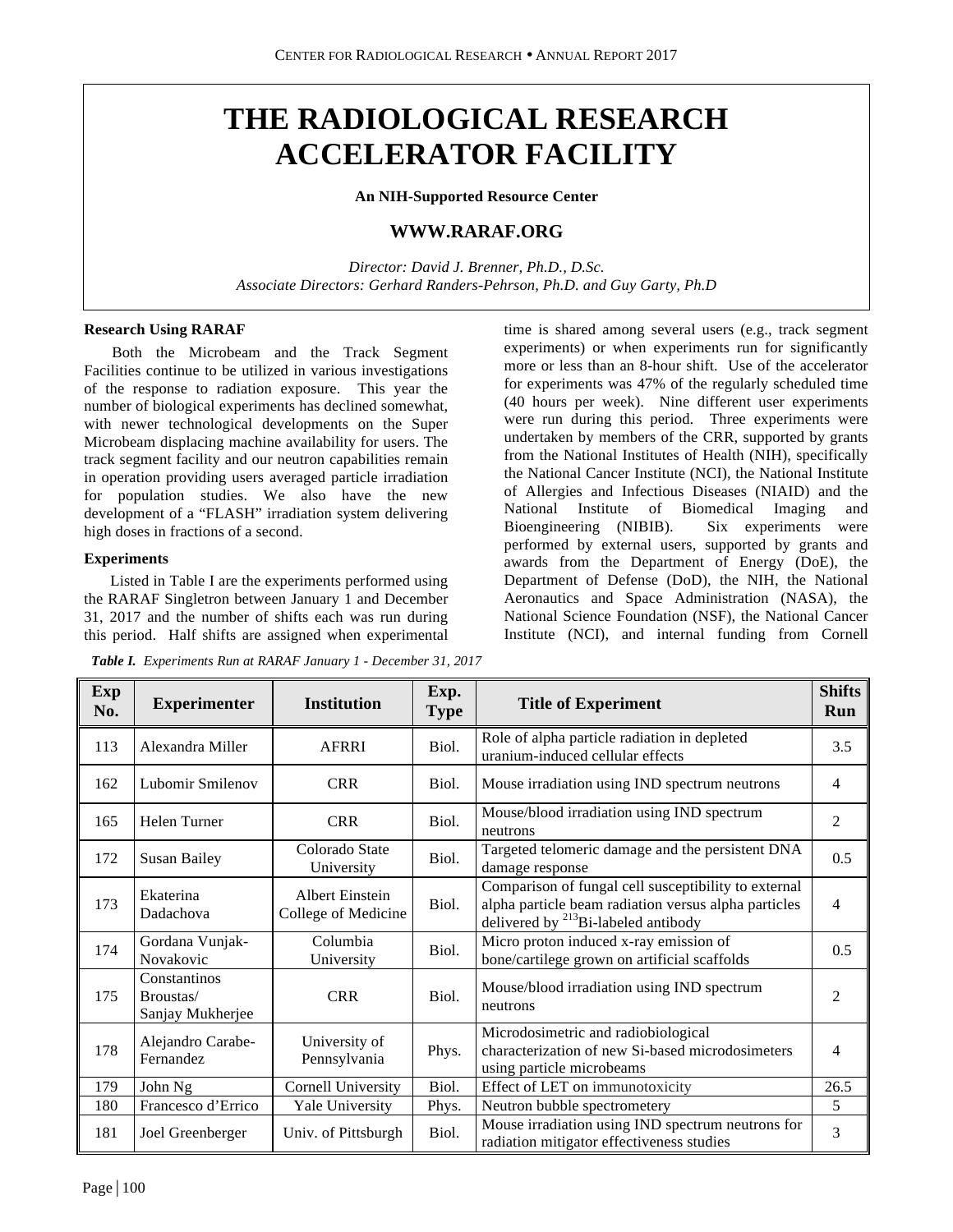University. One of these experiments was a collaboration between RARAF/CRR staff and an outside user. Brief descriptions of these experiments follow.

Dr. Alexandra Miller of the Armed Forces Radiobiological Research Institute (AFRRI) continued studies using the Track Segment Facility to evaluate depleted uranium (DU) radiation-induced carcinogenesis and other late effects employing *in vitro* models and to test safe and efficacious medical countermeasures (Exp. 113). One objective of this study has been to determine if phenylbutyrate (PB), a histone deacetylase inhibitor and epigenetic effector, can mitigate neoplastic cell transformation induced by different qualities of radiation, and if so, to identify which adverse epigenetic mechanisms are involved and potentially reversed by PB. This also would be of interest for Space missions and alpha particle exposures from accidental releases. Track segment irradiations with <sup>4</sup>He ions were performed on human small airway epithelial cells (SAECs) and growth rate, transformation, and genomic instability were quantified. Irradiation of SAECs overcame contact inhibition and caused an increase in transformation frequency and induction of gene amplification, i.e., genomic instability. Treatment with PB following irradiation resulted in a significant suppression of transformation frequency and gene amplification. Studies are ongoing to evaluate the impact of PB treatment on changes in DNA methylation caused by irradiation with 4 He ions.

Dr. Miller also instituted a study using her SAEC line in a comparison study of the Columbia IND-spectrum Neutron Facility (CINF) at RARAF and the reactor neutron spectrum irradiator at AFRRI. This intercomparison work is being supported by AFRRI for their systems analysis by comparison to other facilities. Results of this work will be shared with RARAF and the broader community to further understanding of the effects of differing neutron energy spectra.

Drs. Helen Turner, Constantinos Broustas, and Sanjay Mukherjee made use of CINF to study the effects of the spectrum irradiation of human blood samples and mice. This work is supported by the U19 Columbia CMCR for the development of biodosimetry tools for a radiologic event. Mice were irradiated with up to 2 Gy of neutrons and comparison mice were given up to 4 Gy of x-rays using the Westinghouse orthovoltage x-ray system. Blood samples were given up to 2 Gy of neutron spectrum dose and 4 Gy of x-rays. There were also mice given up to 1 Gy of neutrons and then a secondary dose of x-rays to simulate a mixed field. The mice were sacrificed and blood was collected and subjected to whole genome gene expression analysis. Blood samples were also scored for micronucleus and γH2AX foci to determine dose response. Some animals were also held in metabolic cages for collection of urine and feces, for metabolomics analysis.

Dr. Susan Bailey from Colorado State University works on telomere length and damage effects on the health and viability of cells. She uses the RARAF microbeam to target and irradiate telomeres in cells. The work performed this year focused on telomere degradation following targeted nuclear irradiation. The experiment was used also by the RARAF staff as a baseline imaging test for the imaging of telomeres, using labels of interest to Dr. Bailey, with the new super resolution microscope as that facility will become available early next year.

Dr. Ekaterina Dadachova at the Albert Einstein College of Medicine, working with Igor Shuryak of the CRR, has been developing radioimmunotherapy (RIT) for treatment of *Cryptococcus neoformans* infections using 213Bi-labeled antibodies specific to the cryptococcal capsule. She is performing a comparison of fungal cell susceptibility to external α-particle beam radiation versus α particles delivered by the bismuth-labeled antibodies (Exp. 173). Fungi grown to stationary phase in defined minimal medium were suspended in solution. As for other experiments, the solution was formed into a thin layer with a known uniform thickness under a cover slip. The fungi were irradiated with doses of 1 to 80 Gy of 125 keV/ $\mu$ m <sup>4</sup>He ions. Results so far indicate that: a) *C*. *neoformans* is more sensitive to external beam α particles than to external  $\gamma$  rays; b)  $\alpha$  particles delivered by the capsule-binding antibodies may be more cytocidal to the *C. neoformans* cells than external beam α particles. This work has expanded in the past year to include proteomic, transcriptomic and metabolomic research into the radioresistance observed in these fungi.

Dr. Gordana Vunjak-Novakovic uses our charged particle microbeam facilities for PIXE analysis of cartilage-bone interfaces looking at chemical composition of the two materials as they interface and progress through the life cycle. The change in calcium concentration in both materials through the development of arthritis is of high interest in arthritis care and prevention. This past year, the neutron microbeam line has been modified to allow higher beam currents on target for more rapid data acquisition, enabling the performance of this work at the neutron microbeam endstation. Samples from both sacrificed animals and laboratory constructs on artificial scaffolds are being measured. The design of the artificial scaffolds could lead to the ability to grow bone and cartilage replacements in the laboratory from a patient's own stem cells for joint reconstruction and repair.

Dr. Carabe-Fernandez of the University of Pennsylvania is developing silicon 3D radiation microsensor arrays, capable of quantifying deposited energies within micron-sized targets. Compared to traditional tissue equivalent proportional counters, these detectors do not require a gas supply, operate at low voltages, are light and easily portable, and have a fast response. The goal of this project is to use the targeting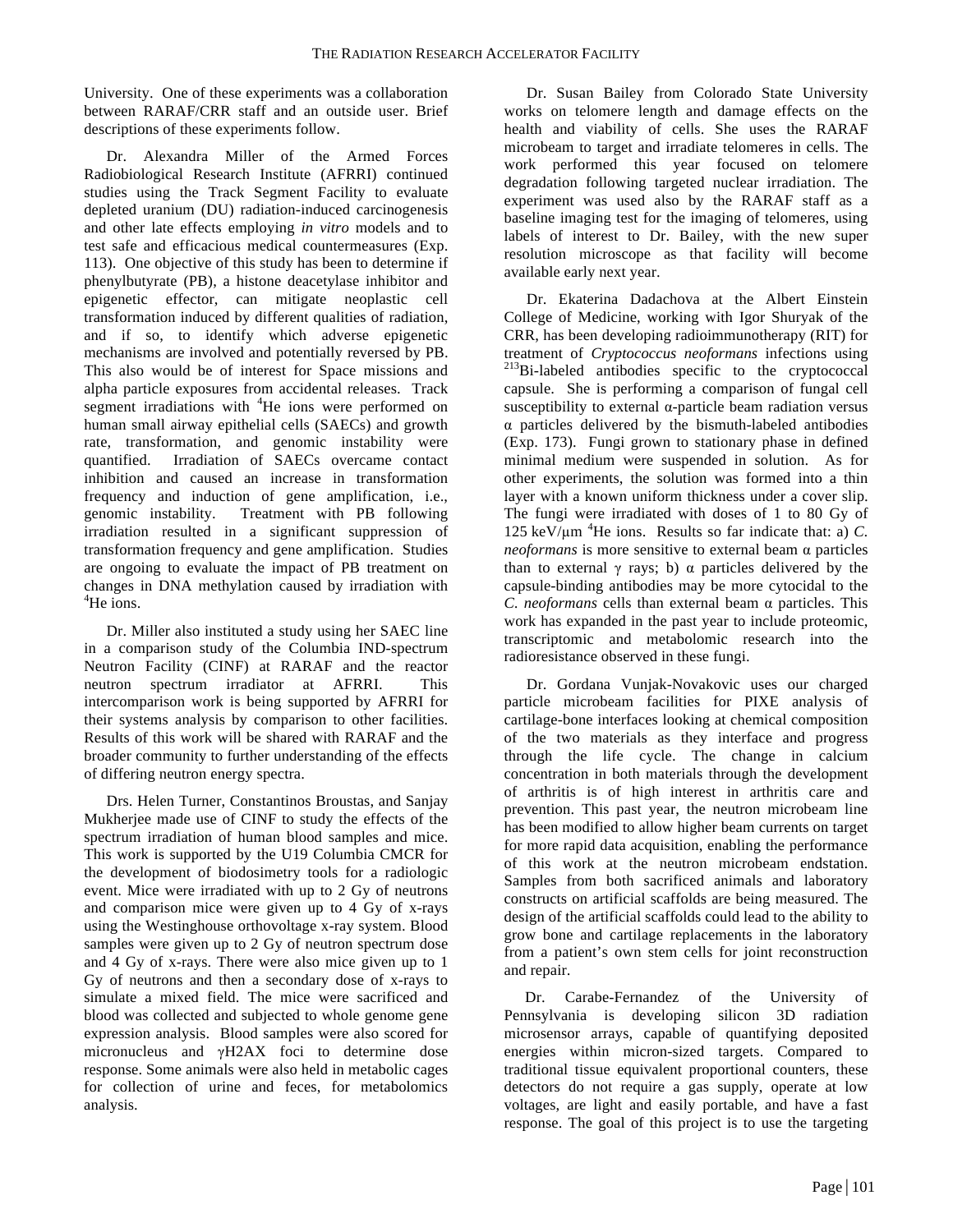ability of the microbeam to characterize individual microsensors within the microdosimeter array. Different microdosimeters of different dimensions (diameter, depth and pitch) representing different cell types, will be exposed and the derived relative biological effectiveness (RBE) from mechanistic biophysical models (e.g. MKM and LEM) will be calculated. The experimental RBE obtained from clonogenic assays of individual cells exposed to the microbeam will also be obtained and compared to that obtained from the microsensors. This will allow: 1) characterization of the microdosimetric properties of each individual microsensor as well as study crosstalk between the sensors in an array; 2) validation of the microsensors as viable instruments to calculate RBE; 3) determination of new features required to develop current microsensor technology to a new generation that allows more precise RBE measurements.

Dr. John Ng has expanded his work significantly with the help of the RARAF staff. Building on his significant experience in clinical cancer treatment, he is heading a project looking for immune response signals from cells after irradiation using particles of different LET. The hope is to determine effects of targeted radiotherapy with specifically chosen particle energies that can be combined with immunotherapy to increase the efficacy of both for the treatment of many types of cancers. This study has focused on a mammary tumor cell line that was developed at Cornell University for the study of the immune response. The study monitors the relocation of calreticulin from the ER to the cell membrane and the release of HMGB-1 and ATP into the intercellular matrix/media. These three responses are indicative of immunogenic cell death – a radiation-induced response that activates the immune system. The experiment makes use of the RARAF track segment irradiator as a source for particles of different LETs (from 10 to 160 keV/ $\mu$ m). Studies this year explored the higher end of the LET range (65-160  $keV/\mu$ m). The results are promising in that they show a peaked response in all three assays at ~110 keV/µm. We are in the process of confirming these results, and we look forward to further exploring low LETs (10, 25 and 40  $keV/\mu$ m), and expanding these studies to other cancer as well as normal tissue cell lines.

Dr. Francesco d'Errico from the Dept. of Physics at Yale University has developed a technique for neutron spectroscopy based on measurements of bubble formation in superheated emulsions. Dr. d'Errico performed extensive studies of the response of these detectors as a function of emulsion temperature and neutron energy. The preliminary data obtained was used in several applications for further funding and Dr. d'Errico expects to return in 2018.

Dr. Joel Greenberger from the University of Pittsburgh has initiated mouse irradiation studies with our IND spectrum irradiator to test radiation injury mitigator drugs he has developed through their U19 CMCR project. This is a long-term project in collaboration with the Columbia CMCR, which will run through the next year looking at LD<sub>50/30</sub> changes with respect to drug application.

#### **Development of Facilities**

Development continued on a number of our irradiation facilities and capabilities for imaging and irradiating biological specimens:

- Focused particle microbeams
- CINF
- FLASH irradiation platform
- Advanced imaging systems
- Targeting and manipulation of cells
- New cell analysis tools
- Small animal systems

### *Focused particle microbeams*

The Super Microbeam Phase 1 construction was completed last year. The current beam size is 3.5 µm with further alignment optimization underway. While not the ultimate beam size for the Phase 1 (250 nm), this beam spot size has allowed the recommencement of microbeam operations at the Super Microbeam endstation. The ultimate size of the beam for Phase 1 will be 250 nm, which we hope to achieve early in 2018. Phase 2 will be undertaken in the fall of 2018 with the reinstallation of the electrostatic double lens as the first focusing element.

During the redevelopment of our electrostatic/Super Microbeam system, the permanent magnet microbeam (PMM) was used as our primary charged particle microbeam. This system is also the microbeam endstation for the development of our Flow and Shoot (FAST) microfluidics irradiation system, the capillary electrophoresis (CE) system, and the automated cell picking system. The PMM has all of the irradiation capabilities of the electrostatic microbeam except the submicron beam spot size. The PMM also does not have the electrical breakdown potential from failures of the vacuum window making it an ideal initial testbed for all our new technologies.

### *Columbia IND-Spectrum Neutron Facility (CINF)*

CINF was completed in 2014 and has been extensively used since. This year saw the irradiation of mice, fresh whole blood samples, and plated cell lines

The fast neutron irradiation source was designed to generate the neutron spectrum observed from the "Little Boy" atomic bomb at Hiroshima at 1.5 km from ground zero. This field is generated through the reactions  $^{9}$ Be(d,n)<sup>10</sup>B and  $^{9}$ Be(p,n)<sup>9</sup>B using a mixed beam of monoatomic, diatomic and triatomic protons and deuterons. The RARAF Singletron uses a gas mixture of hydrogen to deuterium of 1:2, which feeds into the RF plasma ion source. This irradiator is on the 0º beam line, as any bending of the beam to get to a target would separate the 6 different beams and prevent spectrum generation.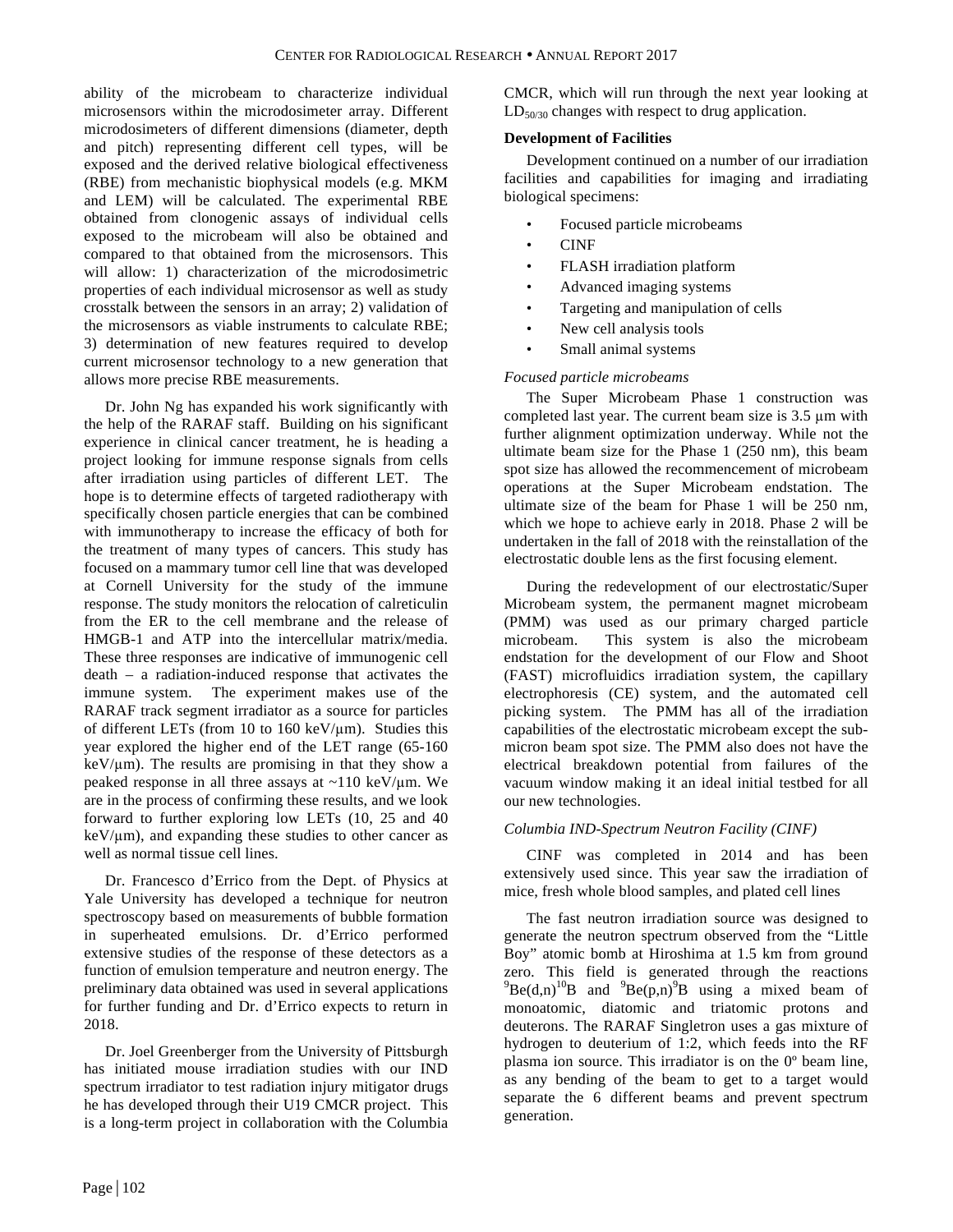The neutron spectrum was verified using two proton recoil detection systems, 2"-diameter 2"-thick liquid scintillator for energies >1 Mev and a 1.5"-diameter spherical gas proportional counter with 3 atmospheres of hydrogen gas for <1 MeV. Using MCNPX-PoliMi Monte Carlo simulations to calculate the exact response functions of the detectors, it is possible to reconstruct the spectrum from the readout of the detectors in the neutron field.

The base irradiation dose rate has been calibrated to deliver a dose rate of up to 2 Gy/h (with an additional gamma-ray contribution of 18%).

#### *FLASH irradiation platform*

The FLASH irradiation platform is designed for ultrahigh dose rate particle irradiations. The proton beam from the accelerator is rapidly switched on and off by sweeping it across the beam window aperture. By precise control of the beam current and timing of the beam sweep, we have tested dose rates from 2 Gy/min up to more than 1000 Gy/sec, delivering a full range of therapeutically relevant doses to samples confirmed through film dosimetry measurements.

This year we verified the dosimetry, cellular survival curves demonstrating delivered dose effects, and conducted preliminary work for tissue models and live animal (mouse) models.



*Figure 1. Schematic layout of the FLASH irradiator (top) and photo of the end station on the "cave" beamline with the FLASH setup (bottom).*

#### *Advanced imaging systems*

We continue to develop new techniques to obtain twoand three-dimensional images of cells, reduce UV exposure and improve resolution.

#### Real-time imaging

Short-term biological effects that happen within seconds to the first few minutes after irradiation set the stage for later effects. Real-time imaging and observation of the short-term effects will give experimenters insight into their endpoints. Techniques have been developed using our EMCCD camera and our fast switching SOLA LED light source to acquire images with several frames per second to observe the short-term effects of irradiation on a timescale of minutes to hours following irradiation.

#### Multi-photon microscope with the UV microspot

The multi-photon microscope was developed several years ago and integrated with the charged particle microbeam irradiator. This microscope, through the long wavelength incident laser, allows in depth imaging of 3D tissues and small animals, such as *C. elegans* and zebrafish embryos. This is achieved using the sectioning capability of the multi-photon effect where the photon density increases to generate constructive interference producing a 3D voxel of half the wavelength, twice the energy photons that can locally excite fluorophores and/or other fluorescent effects (e.g. auto fluorescence and second-harmonic generation). This 3D voxel is then scanned through a single layer and stepped through the sample using the nanoprecision z-stage, generating a stack of 3D slices of the sample that are reconstructed into 3D images.

If the intensity of the laser is increased, at the area of constructive interference, there can be a 3-photon interference resulting in a voxel with 1/3 of the wavelength (three times the energy) typically generating a voxel of UV light—the UV microspot. The UV microspot can be used to induce damage within a 3D target.

#### STED

We are developing a Stimulated Emission Depletion (STED) super resolution microscope system with optical resolution of 75 nm in combination with our super microbeam to achieve compatible imaging resolution and beam spot size. The STED system at RARAF builds on the multi-photon microscope, using it as the primary excitation laser. A second continuous wave laser is added in parallel with the multi-photon laser. Using polarization optics, the second laser projects a donut shaped point spread function around the excitation spot of the multiphoton system. With proper selection of the second laser wavelength and with sufficient intensity, the second laser will deplete the fluorescent states around the excitation spot, allowing fluorescence from the center of the donut, which will be reduced to nanometer sizes.

The STED development continues on the microbeam endstation. We are upgrading the microbeam endstation with new custom control software in preparation for the heavy ion microbeam upgrade. This upgrade includes new control software for the multi-photon microscope with integrated fast timing for the gSTED development.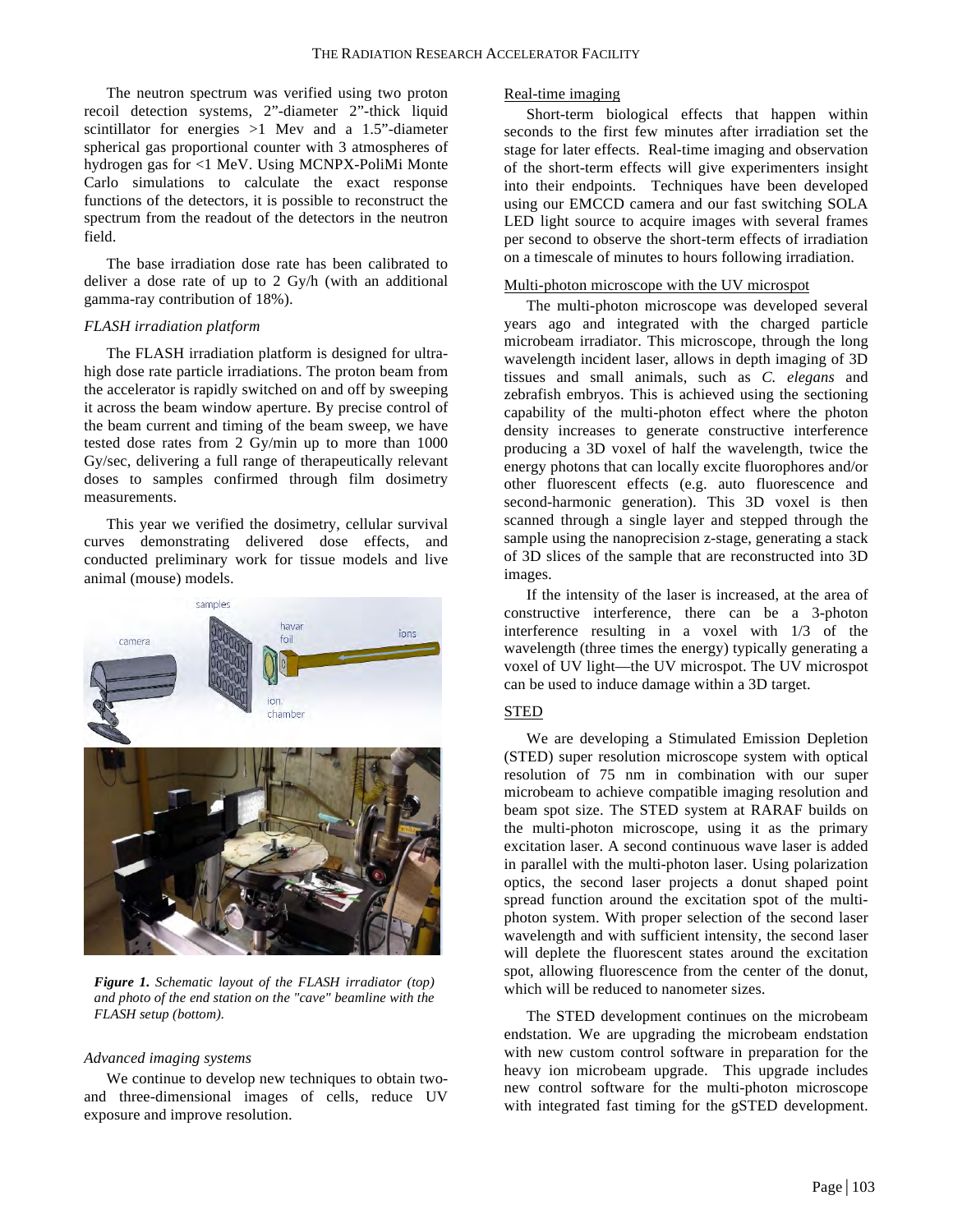This work is ongoing and we expect gSTED imaging coming soon in 2018.

#### *Targeting and manipulation of cells*

We have the capability to fabricate microfluidic devices in hard plastics, such as acrylic, and soft plastics, such as polydimethylsiloxane (PDMS). The micromilling machine installed at RARAF has software to produce parts designed using the Solid Works computeraided design (CAD) program. This system has been used to manufacture the single-cell dispenser and the microfluidics chips for the cell sorter and microFACS systems (described below). Several new microfluidic systems are being developed to target, manipulate and analyze cells.

# Cell picker

Picking individual cells that are adhered to a microbeam irradiation dish is one of the methods to isolate and subsequently load a cell into one of the microfluidic analysis chips being developed in the P41 grant. Previously, this capability was incorporated into the Permanent Magnet Microbeam endstation as a semiautomated device, which is part of the microbeam control software and includes joystick control of robotic movements. In the past year, we have worked to improve the workflow of the cell picker. We optimized the picking conditions, including the amount of liquid on the cells, staining method, and imaging setup, as well as the general technique of locating a cell, dispensing trypsin and then aspirating a single cell. We are currently working on improving our picking speed and the efficiency of picking a single cell.

# Cell dispenser

Development of the single cell dispenser has continued with a focus on improving electrical signal quality and testing a complete system with cells. We have improved the electrical signal quality, which is used to detect when a cell is passing over the microelectrodes within the device, by making the connection to the electrode more mechanically robust. This robust connection reduces the noise and makes triggering off of a cell detection event easier. Testing of the dispenser system has moved from using beads to using cells in suspension. To extend the period we could test cells without them losing shape (due to their death since they are out of an incubator), we began work with chemically fixed suspended cells. We also applied a crystal violet dye to the fixed cells to enable us to view them easily both within the microfluidic device and within a dispensed droplet. We continue testing the complete system and are evaluating the ability of the system to eject a single cell autonomously.

# MicroFACS

We have continued development of the microfluidic Fluorescence-Activated Cells Sorting (microFACS) system to combine flow cytometry and sorting with our

other microfluidic irradiation and dispensing technologies.

The microFACS system uses Dean vortex drift flow focusing to entrain the samples into a sheath flow focused column for flow cytometry detection in the main channel. The sample is illuminated with a laser through fiber optic coupling with the fluorescent output also detected through fiber optic coupling. The combination of fiber optics and microfluidics will allow the microFACS to be coupled to the other microfluidic systems, in close proximity to the microbeam endstations.

# AMOEBA

The Automated Microbeam Observation Environment for Biological Analysis (AMOEBA) system allows for long term experiments where cells can be exposed using the microbeam and continuously observed for over 36 hours. The system, which typically monitors and controls temperature, pH, and humidity on a microbeam endstation, is a modular configuration that can be adjusted for any number of experimental conditions. The system is run through custom software that can monitor multiple inputs simultaneously and make appropriate changes to control the environment. Investigators who wish to use the AMOEBA for their microbeam experiments can work with the RARAF team to configure the AMOEBA for their needs.

The microAMOEBA is similar to the AMOEBA, which has been designed to work around the existing microbeam irradiation protocol, because it also has the goal of carefully controlling the environment during a microbeam experiment. The microAMOEBA is unique because it aims to specifically control the microenvironment around cells with the added goal of enabling faster changes of controlled parameters than would be possible with the AMOEBA, because of the significantly reduced control volume. The microAMOEBA is designed to operate using the same control software and modules as the AMOEBA system, while the sensors and actuators for the system are made within a microfluidic system. We construct the microAMOEBA using a silicon substrate, which can contain all necessary electrical connections and a thin window to allow the microbeam to reach the cells, and an attached microfluidic structure made of PDMS. The PDMS not only acts as the cell culture chamber but it also allows for control of the dissolved oxygen through controlled diffusive transport.

### *New cell analysis tools*

# CE-LIF

We have finished construction and begun testing of our Capillary Electrophoresis – Laser Induced Fluorescence (CE-LIF) system to provide our users with the capability of measuring reactive oxygen species within individual cells immediately after irradiation. The nanoliter input volumes makes this system ideal for single-cell, small-scale biochemical analysis.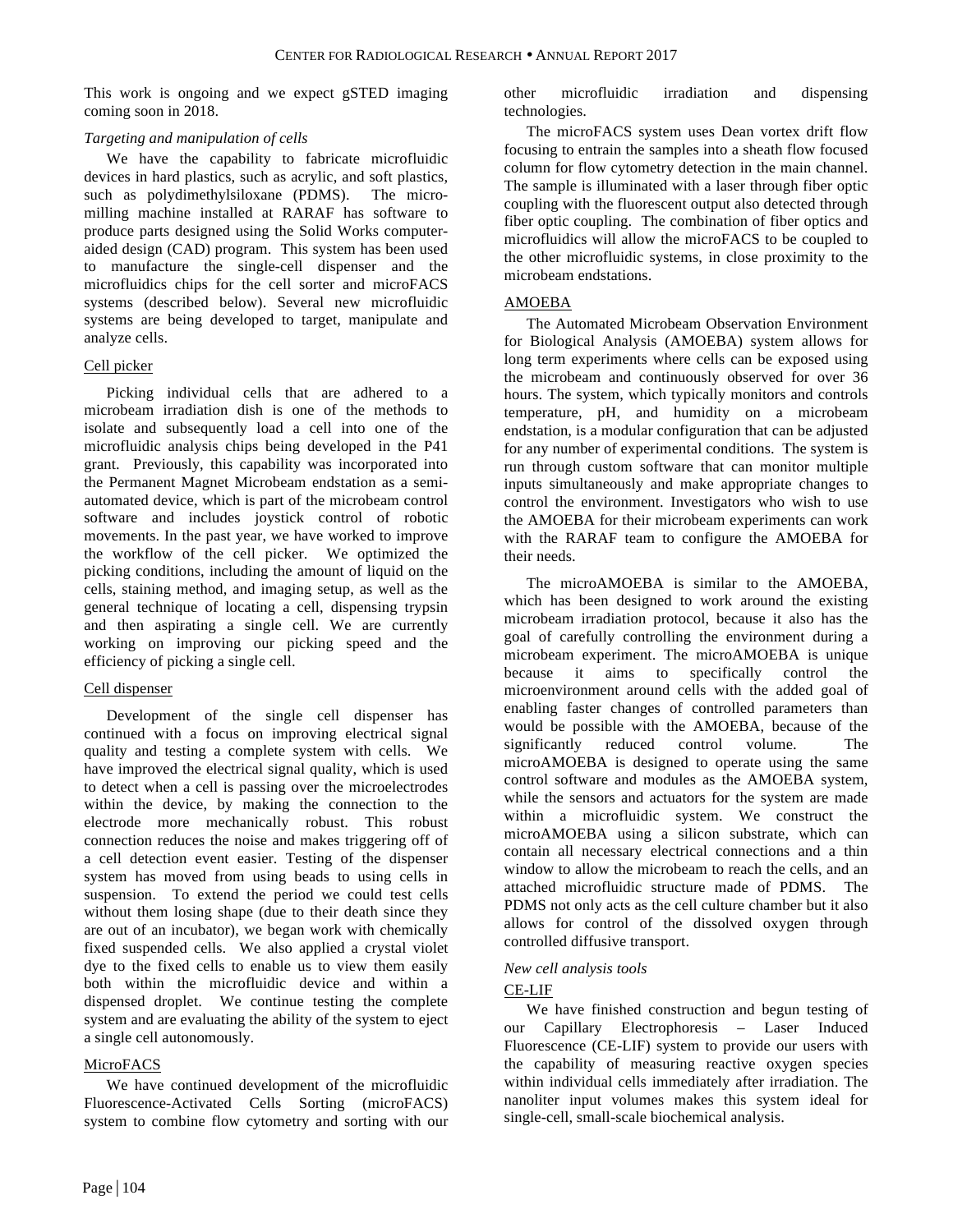The CE-LIF system at RARAF: The grounded end of a 50 µm bore capillary is brought to the cell using the semi-automated cell picker. Once a cell is aspirated into the capillary, 20-30 kV is applied between the grounded end of the capillary and the Laser Induced Fluorescence (LIF) system, enclosed in a light tight insulating box. This results in two superimposed flow modalities experienced by the analytes: (1) Electrophoretic flow, responsible for separating the analytes by charge and Stokes radius; (2) Electroosmotic flow, which drives the buffer and analytes (regardless of polarity) toward the detector. The electroosmotic flow is much stronger than the electrophoretic flow, ensuring that all analytes will reach the detector. In the LIF system, the analytes are hydrodynamically focused into the path of a laser, with the light collected perpendicularly and detected by a highsensitivity spectrometer. We have recently acquired a deep cooled Bayspec spectrometer, providing highly sensitive detection of fluorescent molecules.

#### *Small animal systems*

#### Mouse Ear Irradiation

Investigations of radiation-induced bystander effects have been conducted in cell cultures and 3-D systems *in vitro*. The next logical step was to develop and implement microbeam irradiation protocols to study effects in living organisms. We have developed a mouse ear model for *in vivo* bystander studies. With an average thickness of 250-300 µm, this model can be used to investigate radiation-induced bystander effects with a 3-MeV proton microbeam having a range of 134 µm.

Using gentle suction, the ear of an anesthetized mouse is flattened onto the underside of a flat plate of a custommade holder. The flattened mouse ear is then placed over the microbeam port and cells along a line of the ear are irradiated with the proton microbeam. At chosen times after irradiation, mice are sacrificed and a punch of the ear is collected. Tissues are then fixed, paraffinembedded and cut in 5-µm sections perpendicularly to the direction of the line of irradiation. The sections are then analyzed for biological endpoints (i.e., formation of repair protein foci, apoptosis) as a function of the distance from the irradiated line.

#### Mouse Phantom

The anatomically accurate mouse phantoms continue to be used in various capacities around the CRR. A crucial development in the past year has been comparison of the mouse phantom performance in a sample irradiation with a computer model of the same radiation. Two common irradiation protocols performed in the CRR, both using the Small Animal Radiation Research Platform (SARRP), were used to compare modeling with the physical phantom: a lung irradiation using the 3 mm square collimator and an abdominal irradiation using a 5 mm square collimator. The physical models were tested using radiochromic film strategically placed within the phantoms. The computer simulation was performed in MCNP and included the phantom as well as the SARRP.

A comparison of the resulting radiation dose map, specifically in regions of very low dose outside of the target region, showed very good agreement between the physical models and the simulation. These results confirmed that this unique phantom is a good tool to accurately assess dose distribution.

The mouse phantoms were also used to help assess neutron dosimetry for projects in our Center for Medical Countermeasures against Radiation (CMCR). The phantoms were loaded into the exact positions used to irradiate mice in this experiment, thus allowing us to confirm that a uniform dose was received through the body of each mouse while it was rotated around the neutron source.

#### **Singletron Utilization and Operation**

Table II summarizes accelerator usage for the past year. The nominal Singletron availability is one 8-hour shift per weekday (~248 days per year); however, the accelerator is frequently run well into the evening, often on weekends, and occasionally 24 hours a day for experiments or development. Accelerator usage for online experiments and development was 51% of nominal day shifts. The off-line development, which did not require the accelerator while occupying the facility operations, used 83% of the nominal facility time. Combined with our maintenance and safety system operations, 151% of effective day shifts were utilized in 2017.

Accelerator use for radiobiology and associated dosimetry was about 85% that for last year and slightly below the average of the last 5 years. About 76% of the use for all experiments was for track segment irradiations, 5% for charged particle microbeam irradiations, and 19% for neutron irradiations. Approximately 84% of the experiment time was for studies proposed by external users, and 16% was for internal users.

On-line facility development and testing was about 24.5% of the available time, primarily for development and testing of the Super Microbeam solenoid focusing system, development of the FLASH irradiation platform, and dosimetry calibration amongst our different

| <b>Table II.</b> Accelerator Use, January 1 - December 31, 2017 |
|-----------------------------------------------------------------|
| Normally Scheduled Shifts                                       |

| Radiobiology and associated dosimetry    | 23%   |
|------------------------------------------|-------|
| Radiological physics and chemistry       | 3.5%  |
| On-line facility development and testing | 24.5% |
| Safety system                            | 4.5%  |
| Accelerator-related repairs/maintenance  | 10%   |
| Other repairs and maintenance            | 2.5%  |
| Off-line facility development            | 83%   |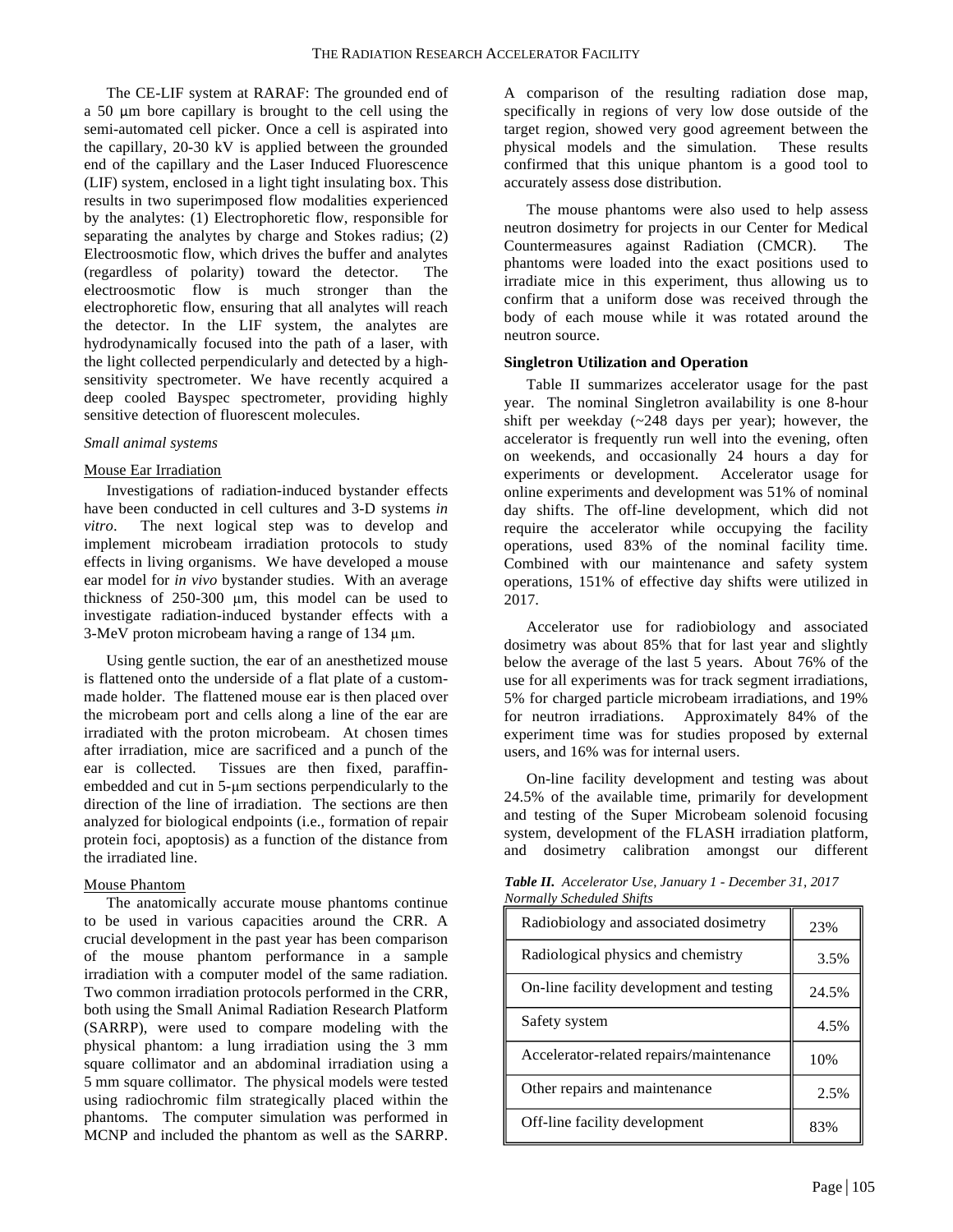irradiation platforms through film irradiations. There was also significant time dedicated to the multiple microfluidic and analysis tools using the PMM endstation. This is about average for the last five years and slightly more than last year.

The accelerator was opened twice in 2017, primarily for ion source replacements. The opportunity was also taken for general accelerator maintenance of diode replacement in the charging system, verification of the electrical generation systems, and measurements for the DREEBIT Heavy Ion Source installation. These openings typically take 5 days but were extended this year as needed for the other projects.

# *DREEBIT Heavy Ion Source*

The DREEBIT Heavy Ion Source development is ongoing. The DREEBIT has been extensively tested this year using an off-line test bed. We reconfirmed the factory tests and made slight improvements that will facilitate the installation in the Singletron, in particular, the ultra-high vacuum needs of the EBIT system. We anticipate the mechanical installation testing of the DREEBIT in the summer of 2018, with the complete installation and operations in the Fall and Winter of 2018.

# **Training**

# *REU*

Since 2004, we have participated in the Research Experiences for Undergraduates (REU) project in collaboration with the Columbia University Physics Department. This is a very selective program that attracts highly talented participants. For 9-10 weeks during the summer, each student attends lectures by members of different research groups at Nevis Laboratories, works on a research project, and presents oral and written reports on his or her progress at the end of the program. Among other activities, the students receive a seminar about and take a tour of RARAF.

The 2017 REU participant at RARAF was Sabrina Campelo from Elon University. Sabrina worked with Andrew Harken on the development of the gSTED super resolution imaging system. The 10-week program involved the initial testing of the high-speed detection and measurement system for the gSTED. This included the reprogramming of the time-correlated single photon counting (TCSPC) card to work with our photomultiplier outputs and interfacing with our multiphoton microscopy system – the excitation beam for our STED system. Sabrina was instrumental in the development of the TCSPC system for the gSTED. She presented her work at the REU seminar at the end of the summer and wrote a report about it.

### *Group Training*

In addition to training individuals at RARAF, staff members also participate in training courses presented at other facilities as a means of introducing microbeam concepts and experiments to a broader audience. This year, Andrew Harken lectured on "High/low LET microbeams" at the NASA Space Radiation Summer School, Brookhaven National Laboratory, Upton, NY, on June 20, 2017. Manuela Buonanno was the chair of the Experimental Methods Section for the NASA Summer School coordinating all the experiments for students.

# *Microbeam Training Course*

The sixth RARAF microbeam training course "Single-Cell Microbeams: Theory and Practice" was given May 22-26, 2017. There were eight students participating, listed in Table III. Dr. Marcelo Vazquez returned as the director of the Microbeam Training Course.

The Course was adjusted to a 5-day schedule this year. The expansion from 3 days lead to a more relaxed atmosphere, more time for the students and instructors to interact, and the students had more time to work in the lab and on their beam-time proposals. The course generally followed the same pattern of technical lectures on Day 1, experimental lab sections on Day 2, further lectures on expanded topics on Day 3 with biology experiment tracking, final biology analysis and beam time proposal work on Day 4, and Day 5 was the final proposal reports and discussions. The expansion to 5 days was given a positive review by students and faculty.

A main feature of the course is the experimental design done by each of the students as if they were proposing to come to RARAF to do an experiment. The students work with the RARAF staff to devise potential experiments and then present these proposals at the end of Day 5 as a final demonstration of what they have learned from the course about the nature of microbeams and their potential applications.

# **Dissemination**

### *Web site*

The RARAF website design that was created in 2013 provides clear and effective presentation while improving access to content. Functional menus (including a home page rotating-picture menu) were designed to make navigation through the content easy and interesting, with a hierarchical structure from general information, suitable for a general or non-science audience, to more-detailed technical content.

The site contains information on microbeams in general, as well as detailed technical information on our various microbeams; *in-vitro* and *in-vivo* endpoints that we use; details of available on-line and off-line imaging capabilities; microfluidic systems we are developing; other charged particle and neutron irradiation facilities available at RARAF; our on-line training course materials; publications lists; information on RARAF contacts and directions to the facility. The site is periodically updated to include new radiation facilities, cell handling and analysis capabilities, publications and other information.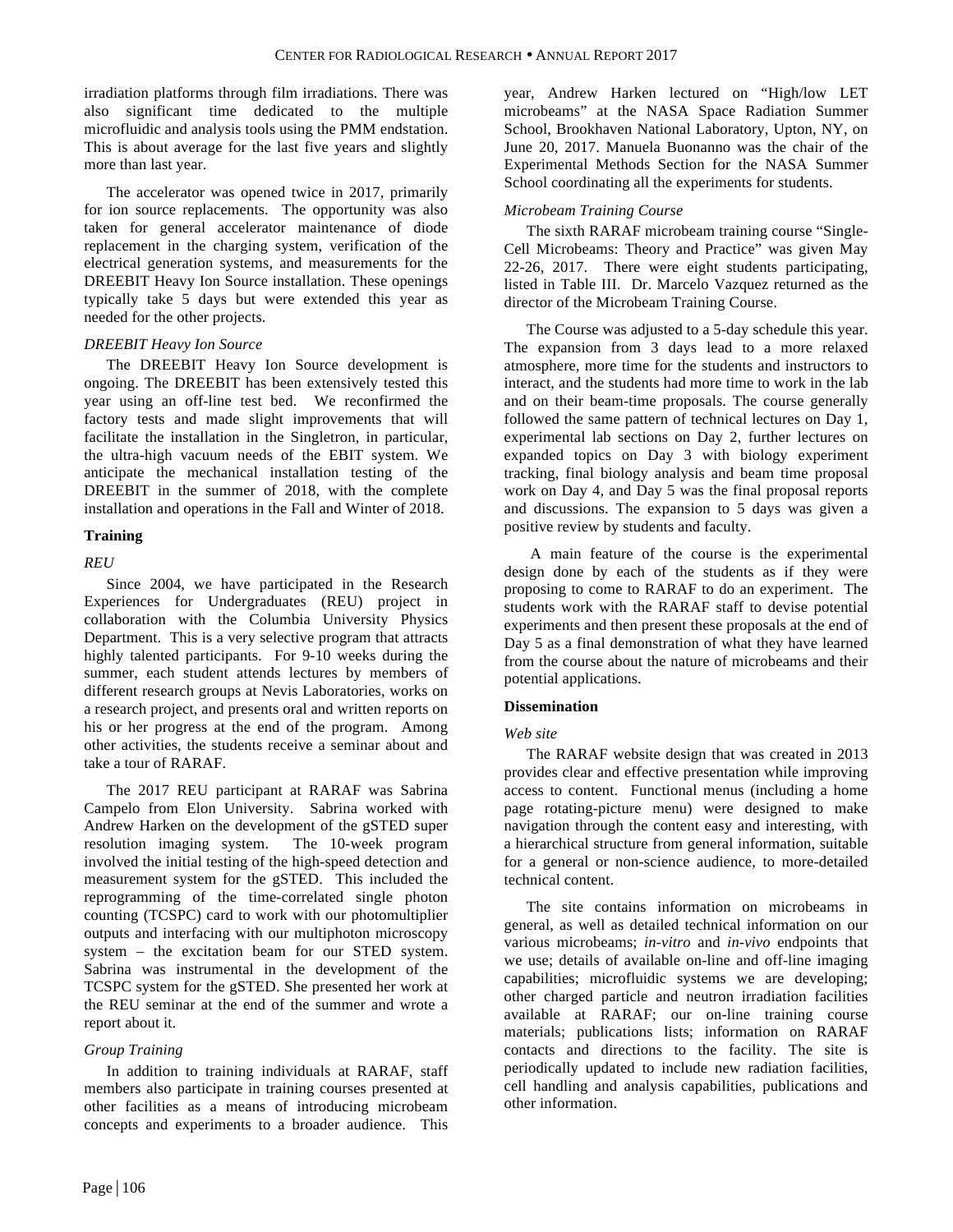| Name                    | Position                    | <i>Affiliation</i>                              |
|-------------------------|-----------------------------|-------------------------------------------------|
| Sofia Barbieri          | Ph.D. Student               | University of Pavia, Italy                      |
| <b>Pavel Blaha</b>      | Ph.D. Student               | Czech Technical Universtiy, Czech Republic      |
| <b>Brian Canter</b>     | Ph.D. Student               | <b>Rutgers University</b>                       |
| Kadeshia Earl           | M.D./Ph.D. Student          | <b>Texas Southern University</b>                |
| <b>Sunny Narayanan</b>  | Ph.D. Student               | Texas A&M University, Health Science Center     |
| Anna Michaelidesova     | Ph.D. Student               | Nuclear Physics Institute, ASCR, Czech Republic |
| <b>Federico Picollo</b> | <b>Professor of Physics</b> | University of Turin, Italy                      |
| <b>Emiliano Pozzi</b>   | Researcher                  | CNEA, Argentina                                 |

*Table III. Students for the sixth RARAF Microbeam Training Course.*

#### *Virtual training course*

We have developed an on-line virtual microbeam training course, based on the three-day microbeam training courses. This on-line course was designed to give interested physicists and biologists who could not attend in person a thorough introduction to microbeam technology.

The goal of the online course, as for the face-to-face course, is to facilitate a better understanding of how microbeams work, what experiments can be performed using a microbeam, why these experiments are of biological interest, and how to design / perform these experiments.

The on-line material curriculum consists of audio podcasts and the same handouts that the face-to-face students received. The audio of each podcast is synched with the accompanying PowerPoint slides (viewable on a video iPod, tablet, PC or Mac, or smart phone), as well as a PDF version of the slides. High-resolution video (720p, with audio) was also used to document demonstrations of all aspects of a microbeam experiment, from making microbeam dishes to irradiating cells and performing online analyses. After extensive editing, this resulted in about 4½ hours of video footage. Additional material is added to the on-line course for new course presentations or lecturers.

The on-line training course can be accessed through the RARAF website (www.RARAF.org) and YouTube channel (http://www.youtube.com/user/RARAFcourses). The videos can be viewed on any Internet-enabled device supporting YouTube format.

#### *Tours*

In addition to training students, tours of the Facility provide a general introduction to the research performed at RARAF and the irradiation facilities that are available. This year we gave tours to more than 30 scientists, students, and members of the public.

As an example, high school seniors who had been offered priority admission to Columbia as physics majors, some of whom were Columbia I. I. Rabi Scholarship winners, toured RARAF in April along with Dr. John Parsons from the Physics Department at Nevis Labs.

#### **Personnel**

The Director of RARAF is Dr. David Brenner, the Director of the Center for Radiological Research (CRR). The accelerator facility is daily managed and operated by Dr. Gerhard Randers-Pehrson and Dr. Guy Garty, the Co-Associate Directors of RARAF.

Dr. Charles Geard, a Senior Biologist Emeritus, continues to visit RARAF frequently lending his considerable expertise.

Dr. Gerhard Randers-Pehrson, a Senior Research Scientist and Chief Physicist, is directly involved in the operations and new developments of RARAF. He lends his considerable expertise to all of the ongoing projects at RARAF.

Dr. Brian Ponnaiya, a Research Scientist, is the biology advisor for RARAF. He collaborates with many of the external users and coordinates with the CRR, where he spends about half his time.

Dr. Guy Garty, an Associate Professor, developed the Flow and Shoot (FAST) system and is developing the CE-LIF system. He spends about half his time working on the CRR Center for Medical Countermeasures against Radiation, for which he is the director of the Irradiation Core.

Dr. Andrew Harken, an Associate Research Scientist, is responsible for the Super Microbeam development with STED imaging. He is also the project leader on the microFACS system.

Dr. Manuela Buonanno, an Associate Research Scientist in radiation biology, collaborates with many external users and performs assays for the mouse ear microbeam irradiations.

Dr. David Welch, an Associate Research Scientist, is responsible for the development of new microfluidic tools and interfaces for microfluidic irradiation tools. His